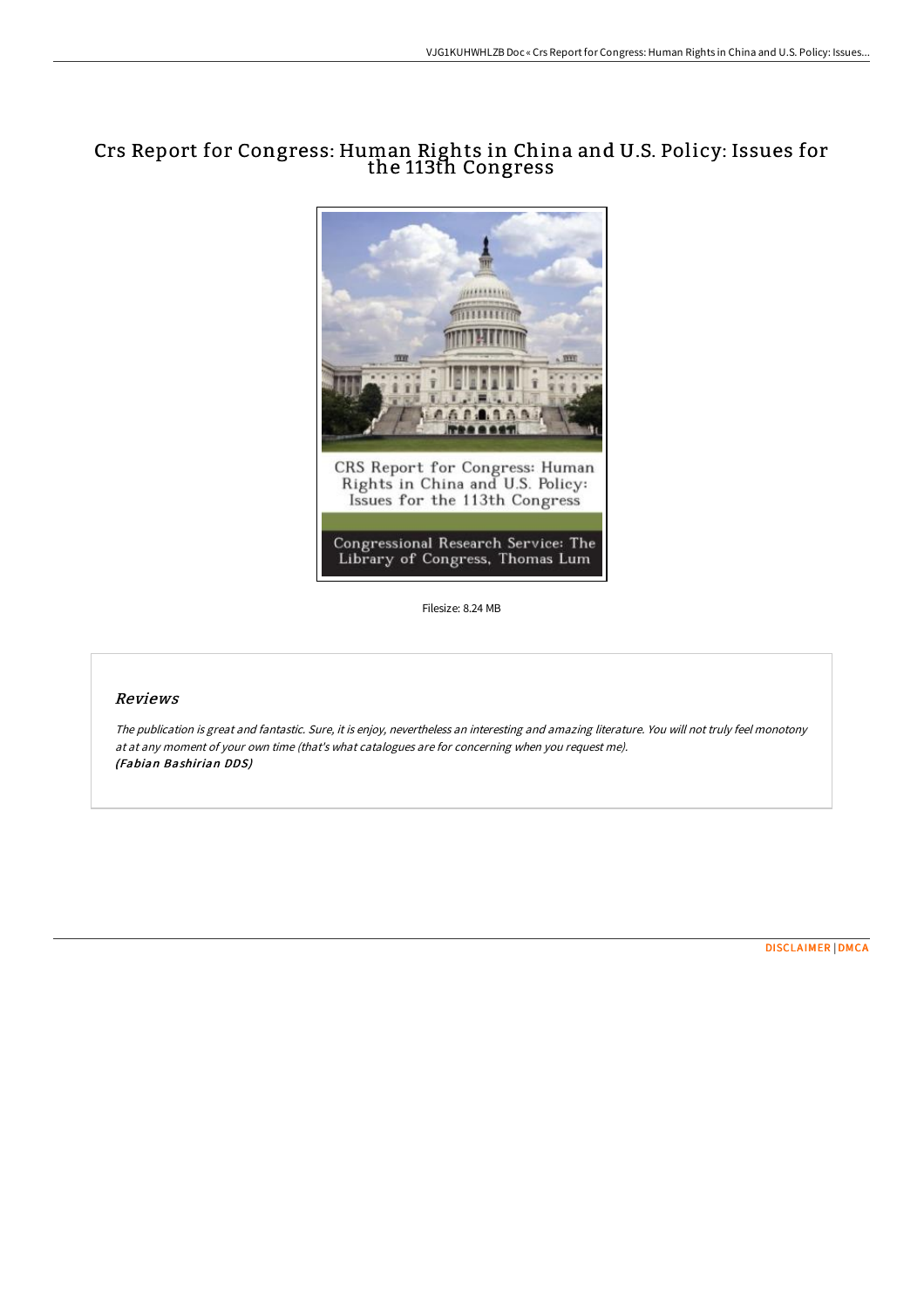## CRS REPORT FOR CONGRESS: HUMAN RIGHTS IN CHINA AND U.S. POLICY: ISSUES FOR THE 113TH CONGRESS



Bibliogov, United States, 2013. Paperback. Book Condition: New. 246 x 189 mm. Language: English . Brand New Book \*\*\*\*\* Print on Demand \*\*\*\*\*.This report examines human rights issues in the People s Republic of China (PRC), including ongoing rights abuses, legal reforms, and the development of civil society. Major events of the past year include the PRC leadership transition, the Wukan protests over land expropriation, the negotiations that allowed legal advocate Chen Guangcheng to leave China, and the Tibetan selfimmolations. Ongoing human rights problems include excessive use of force by public security forces, unlawful detention, torture of detainees, arbitrary use of state security laws against political dissidents and ethnic groups, coercive family planning practices, persecution of unsanctioned religious activity, state control of information, and mistreatment of North Korean refugees. Tibetans, Uighur Muslims, and Falun Gong adherents continue to receive especially harsh treatment. For additional information and policy options, see CRS Report R41007, Understanding China s Political System, by Susan V. Lawrence and Michael F. Martin, and the U.S. Department of State s Country Reports on Human Rights Practices for 2011. China s leadership transition has so far provided few indications of a fundamental policy shift on human rights. Nonetheless, many analysts refer to a legitimacy crisis and possible turning point after three decades of rapid but uneven economic growth. Some observers sense a shift in public attitudes from an emphasis on economic development and social stability to an eagerness for political reform that would have implications for human rights in China.

B Read Crs Report for [Congress:](http://albedo.media/crs-report-for-congress-human-rights-in-china-an.html) Human Rights in China and U.S. Policy: Issues for the 113th Congress Online  $\blacksquare$ [Download](http://albedo.media/crs-report-for-congress-human-rights-in-china-an.html) PDF Crs Report for Congress: Human Rights in China and U.S. Policy: Issues for the 113th Congress